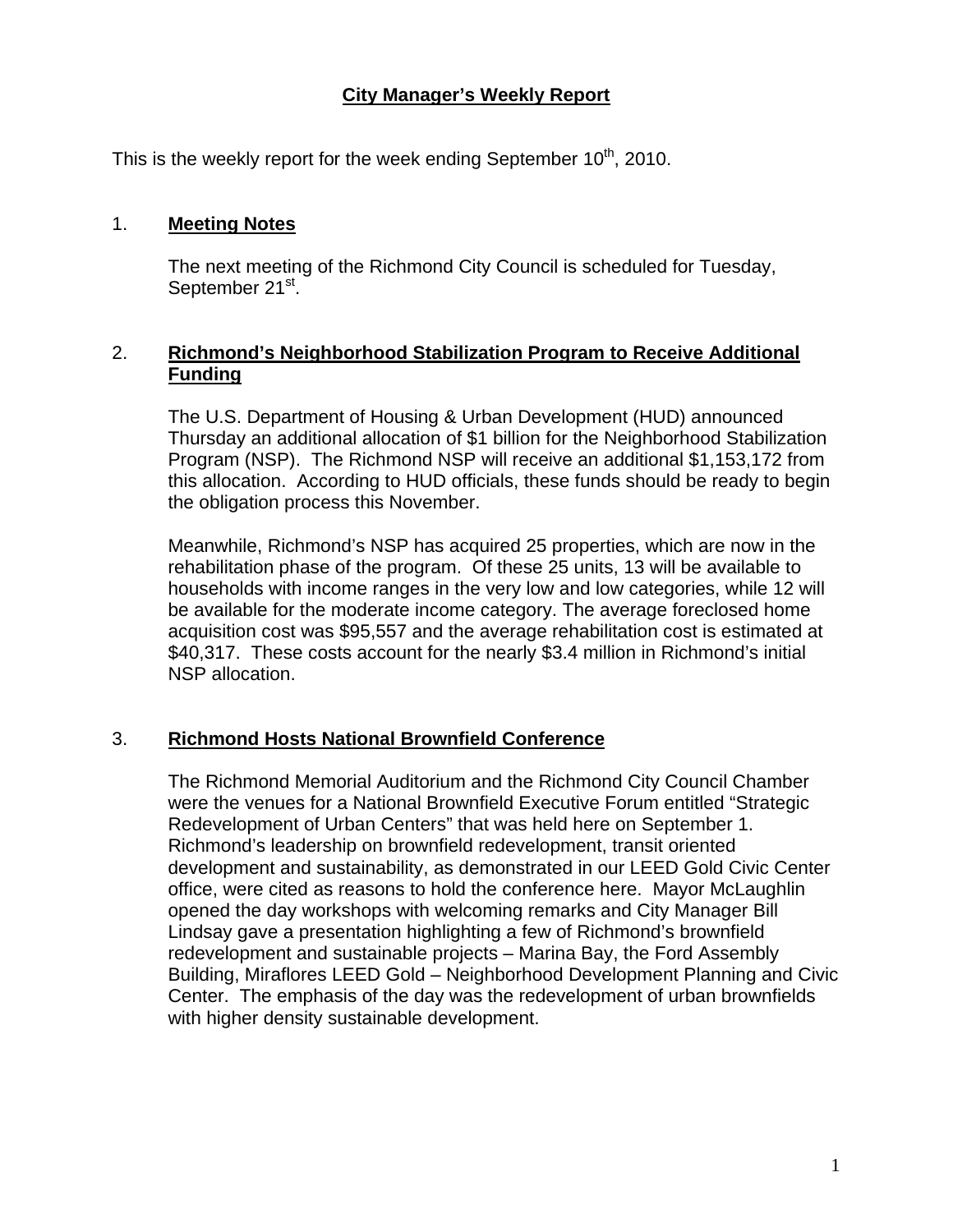## **4. Economic Summit Conference and Business Exposition Scheduled for September 14 in the Richmond Memorial Auditorium**

The Richmond Chamber of Commerce is hosting its first ever "Economic Summit Conference and Business Exposition" in the Auditorium on Tuesday, September 14. This all day – and into the evening – event will feature Christopher Thornberg of Beacon Economics as the keynote speaker, breakout sessions and a panel discussion moderated by Bruce Kern, the recently retired Executive Director of the East Bay Economic Development Alliance. The Business Expo, as usual, will feature local businesses in a very fun and festive setting. The Richmond Chamber of Commerce web-site provides additional details.

### 5. **Office of Neighborhood Safety Participation in "Unity Strategy"**

The Office of Neighborhood Safety (ONS) was invited to attend and participated in the "UNITY Strategy" convening held in Oakland this past week. UNITY or "Urban Networks to Increase Thriving Youth" through violence prevention represents a coalition of some of America's largest urban cities with the single goal of finding the most effective means of preventing violence before it occurs. The City of Richmond is being considered for membership within this important coalition and network.

This meeting, which was convened and facilitated by the Prevention Institute, was designed to maximize strategic and creative input around the following areas:

- o Leveraging opportunities;
- o National violence prevention campaign;
- o Partnerships;
- o Linkages between violence and other conditions;
- o Leadership; and
- o Advancing the UNITY urban agenda

The *UNITY Urban Agenda for Preventing Violence Before it Occurs: Bringing a Multi-Sector Approach to Scale in US Cities* was developed in partnership with cities and was endorsed by 14 cities in April 2010. It lays out the key elements of what is needed to significantly reduce violence in US cities and calls for investment in the development, implementation, coordination and evaluation of effective and sustainable approaches to prevent community and gang violence. The underlying premise is that violence is a public health issue, and that public health approaches can help solve the nation's violence problem.

Cities represented at this convening included Louisville, Detroit, Oakland, Boston, Seattle, Chicago, Denver, Los Angeles, Minneapolis, Houston , and Richmond California.

The UNITY Urban Agenda is supported by the Centers for Disease Control and Prevention (CDC) and in part by The California Wellness Foundation (TCWF). To learn more go to: [www.preventioninstitute.org](http://www.preventioninstitute.org/)